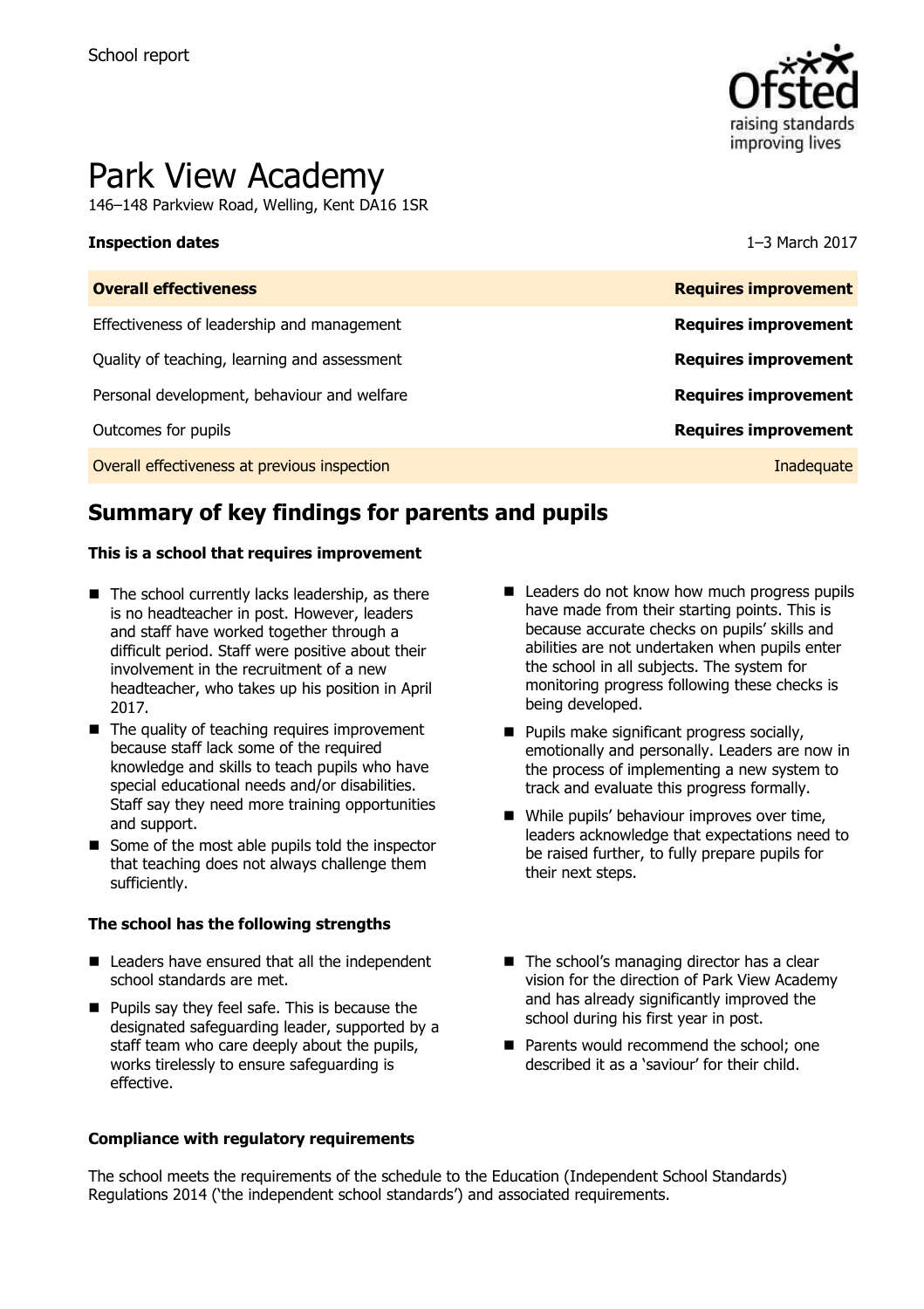

# **Full report**

### **What does the school need to do to improve further?**

- Improve the effectiveness of leadership and management and the quality of teaching, learning and assessment by ensuring that:
	- − the new headteacher is fully supported by the proprietor and governors in making the necessary changes to further improve the school
	- − appropriate professional development opportunities are provided to those with teaching responsibilities to rapidly raise the quality of teaching, learning and assessment for all pupils, including the most able.
- Improve pupils' outcomes and personal development, behaviour and welfare by:
	- − consistently recording, monitoring and evaluating pupils' progress in all subjects from their starting points
	- − implementing the new system for tracking and evaluating progress in pupils' personal, social and emotional development from their starting points.
- **IMPROVE PUPILS' behaviour by further raising the school's expectations, especially in** relation to dress code and pupils' use of mobile phones and headphones.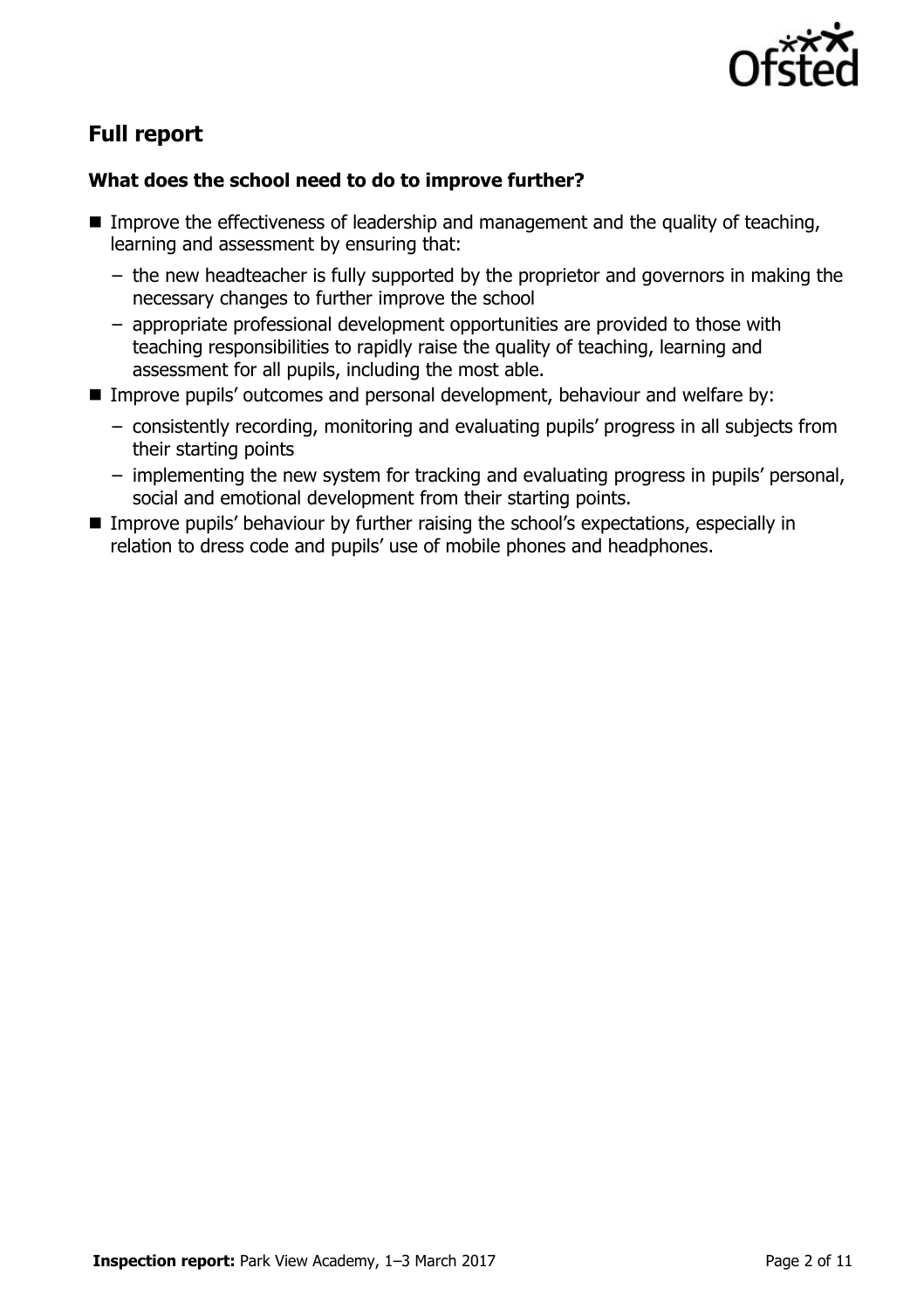

## **Inspection judgements**

### **Effectiveness of leadership and management Requires improvement**

- The school's managing director has been in post for just over a year. He has overseen significant improvements, including ensuring all the independent school standards are met, despite multiple challenges. The school's headteacher and lead teacher left the school during the autumn term and the recruitment of staff is a significant and continual challenge. However, with the support of an experienced part-time acting headteacher and two strong school leaders, he has worked diligently to begin to tackle weaknesses in performance and to resolve historical concerns. After an unsuccessful initial recruitment campaign, the appointment of a new headteacher has been made. Staff and pupils in the school, who were involved in the recruitment process, told the inspector they were feeling positive about a new start with the incoming headteacher. An appropriately qualified lead teacher is also currently being sought.
- The inspection found the school to be appropriately staffed and adequately resourced, though leaders acknowledge the need to invest further in the physical environment. The inspector met with all available staff, who told him they are excited about the direction in which the school is heading. They were also clear about needing more guidance and professional development to really know how best to meet the needs of all the pupils, some of whom have particularly severe and complex special educational needs and/or disabilities.
- The inspector joined parents at their recently formed parents' group meeting, during which parents share experiences and support each other, while also organising fundraising events for the school. All the parents spoken to were exceptionally positive about the school, describing the school as their 'saviour' and the staff as people 'who can deal with our children; they understand them'; parents say 'they treat our children with respect and dignity'. The school's most recent internal survey, undertaken in December 2016, confirmed that all parents who responded would recommend the school to others.
- The curriculum is appropriately designed to meet pupils' needs. Pupils in the main primary and secondary phases access an effective thematic curriculum, while pupils and students at key stages 4 and 5 have several options, including qualifications in, for example, 'careers and experiencing work', expressive arts, cooking, life skills, music technology, radio production, animal care, science and motor mechanics. The quality of careers education for pupils is strong and developing further with support from an external provider; older pupils and students rightly focus increasingly on employability, independent living and personal development.
- The school's assembly programme and daily morning sessions have a positive impact on pupils' spiritual, moral, social and cultural development. They include opportunities for pupils to learn about British values, equality and diversity and how they can positively change their school as members of the developing school council.
- The monitoring of the quality of teaching, learning and assessment is developing, as is the school's system for managing staff performance. An appropriate programme of visits to classrooms and checks on planning, pupils' work and outcomes is well received by staff and has raised standards, but is somewhat limited in its impact in the absence of a fulltime headteacher and lead teacher.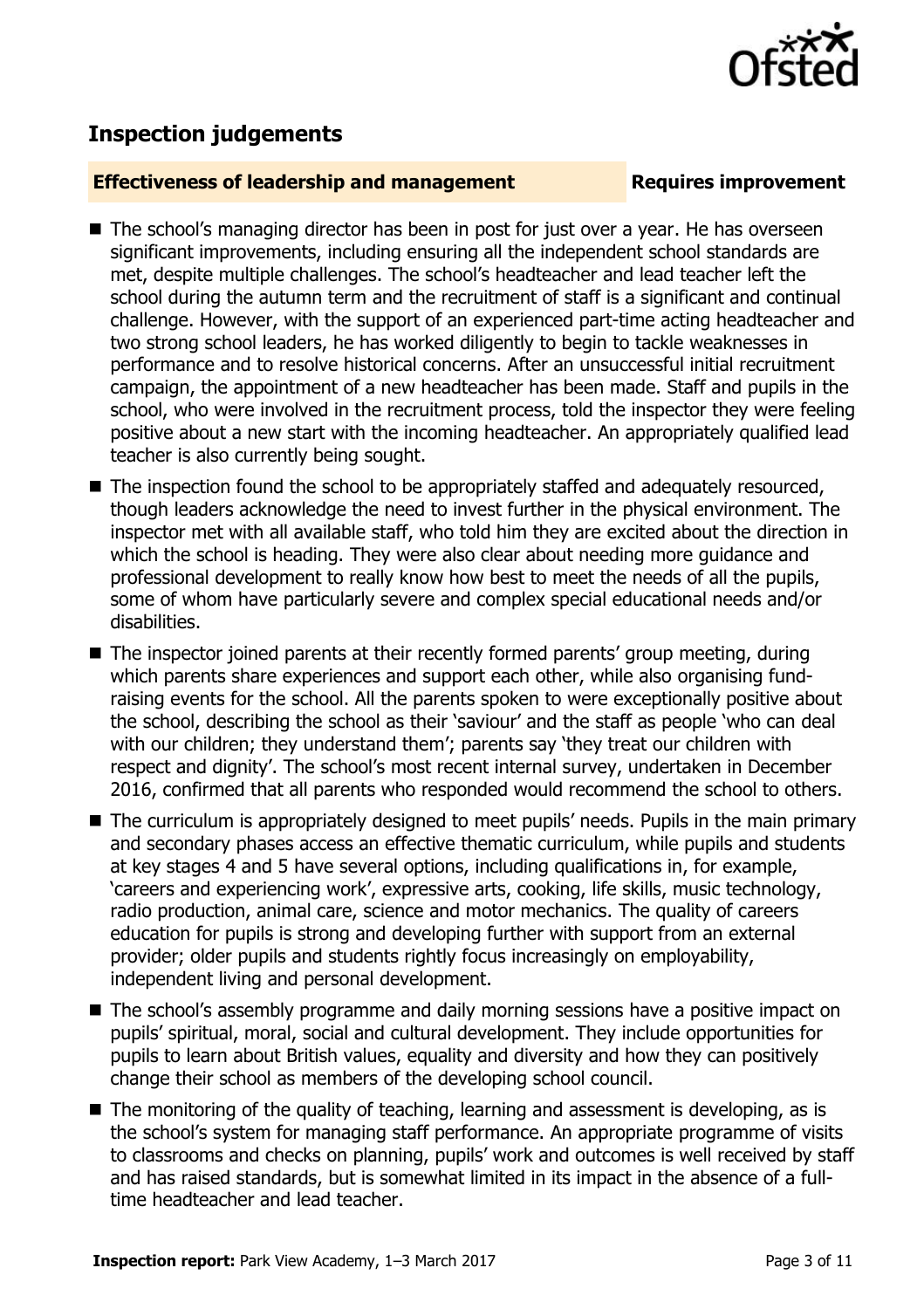

### **Governance**

- Governance is effective.
- The headteacher, when in post, will be supported and held to account by the wider organisation's managing director, and the school's chair of governors. There are two governance boards: an executive board which meets three times per year to oversee the work of the group of schools, and a local management board which meets six times per year to oversee the work of this school. The headteacher's reports are scrutinised at all meetings and their content is verified with visits from consultant headteachers and other directors.
- Minutes from governors' meetings confirm that board members provide appropriate support and challenge to the school's leaders. They acknowledge the difficulties around recruitment of appropriately qualified staff and the need to invest further in the school's physical environment. Governors also rightly identify the need to provide significant strategic support to the new headteacher, to give him the best chance of improving the school further.
- Governors, under the direction of the managing director, are more effectively overseeing the school's system for managing the performance of staff. Staff now have clear pay scales and are aware of their performance targets. Governors are involved in ensuring that decisions about salary increases for staff are based on evidence that is securely linked to quality of provision and pupils' outcomes.
- Governors, and especially the managing director, have an accurate understanding of the school's performance and the actions required to further improve provision.

### **Safeguarding**

- $\blacksquare$  The arrangements for safeguarding are effective.
- The school's designated safeguarding leader is an especially effective member of staff. Staff and pupils alike told the inspector that they trusted her and that her 'open door' policy meant they could always seek advice, guidance and support.
- **F** Frequent training, daily briefings and regular, informal checks on staff members' understanding of national, local and internal policy and guidance help to ensure regard for pupils' safety is of paramount importance.
- A safeguarding culture of 'no concern is too small' pervades the work of the school. Concerns are very well documented and referred on to external agencies, which are worked with collaboratively and effectively. An example of this was confirmed when the inspector spoke with the local authority's designated officer (LADO).
- All relevant staff training is up to date. Where specific training needs have arisen, for example in relation to self-harm or female genital mutilation, the school has organised additional training.
- The school's policy for, and use of, physical intervention is effective. Though it is very rarely required, all staff are appropriately trained and any incidents are thoroughly documented.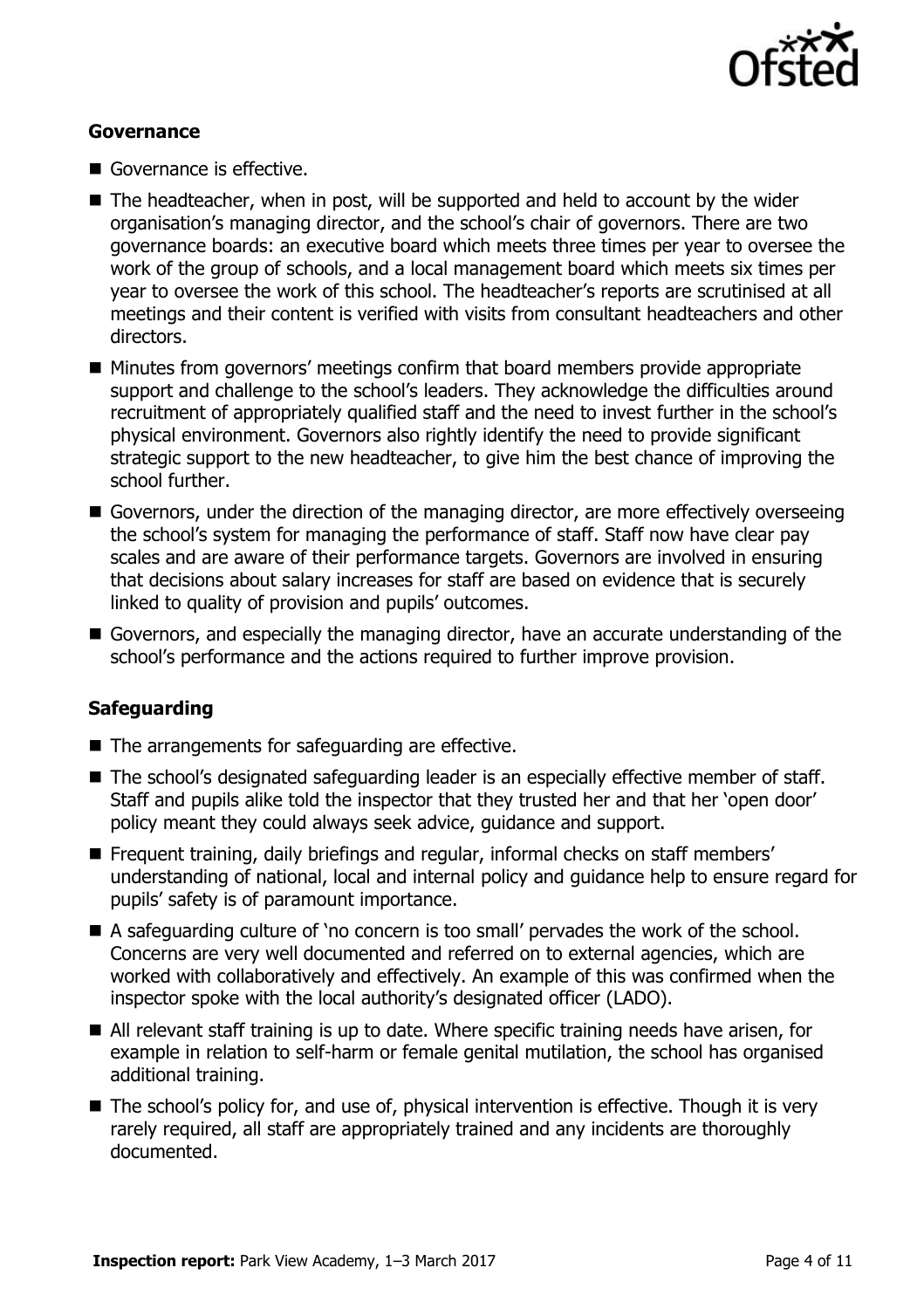

■ The school's safeguarding policy reflects the most recent statutory guidance, 'Keeping children safe in education' (September 2016). It is published on the school's website alongside all other required policies and information.

### **Quality of teaching, learning and assessment Requires improvement**

- The quality of teaching, learning and assessment is improving and typically enables pupils, who have generally had very difficult educational histories, to re-engage with learning.
- The hallmark of the school is the excellent relationships between pupils and staff. Very positive working relationships with assistant teachers and teaching assistants enable pupils to feel able to seek advice and guidance when required.
- Though the school is a caring and nurturing environment, teachers have generally high expectations of pupils. However, teachers need leadership, professional training opportunities and suitably qualified, experienced role models to learn from. This would serve to enable teachers to know how to get the best from pupils, especially those who are the most able or have especially complex needs.
- Teachers' planning is appropriately based on checks made on pupils' attainment on entry to the school and considers how to meet pupils' learning needs and interests. As a result, teaching generally engages pupils and helps to develop their confidence and self-esteem. Pupils ask questions, engage in discussion and are enthused about their learning, often for the first time in years. Pupils' reading skills are well developed.
- Teachers' management of behaviour in class is generally effective, though pupils' use of mobile phones and headphones is sometimes disruptive and provides an easy mechanism for them to 'opt out'.

### **Personal development, behaviour and welfare <b>Requires improvement**

### **Personal development and welfare**

- The school's work to promote pupils' personal development and welfare is good.
- **Pupils say they feel, and are, safe. They know that staff will always support them.**
- Bullying is very rare, and appropriately dealt with when it does happen.
- **Pupils are explicitly taught about how to stay safe, including online. They are also taught** about equality, discrimination and the importance of British values through daily 'good morning' sessions and planned weekly assemblies. During the inspection, pupils engaged very positively with a visiting theatre production company, who facilitated discussion and learning about a range of pertinent topics, including sex and the law, relationships, peer pressure and smoking.
- Pupils' social and emotional well-being is developed as a matter of priority. Pupils develop their social skills and resilience to manage their emotions through the school's patient, child-centred approach. An increasing therapeutic offer, which currently includes speech and language and animal therapies, and will soon include music therapy, enhances pupils' progress. However, though the school monitors pupils' personal development anecdotally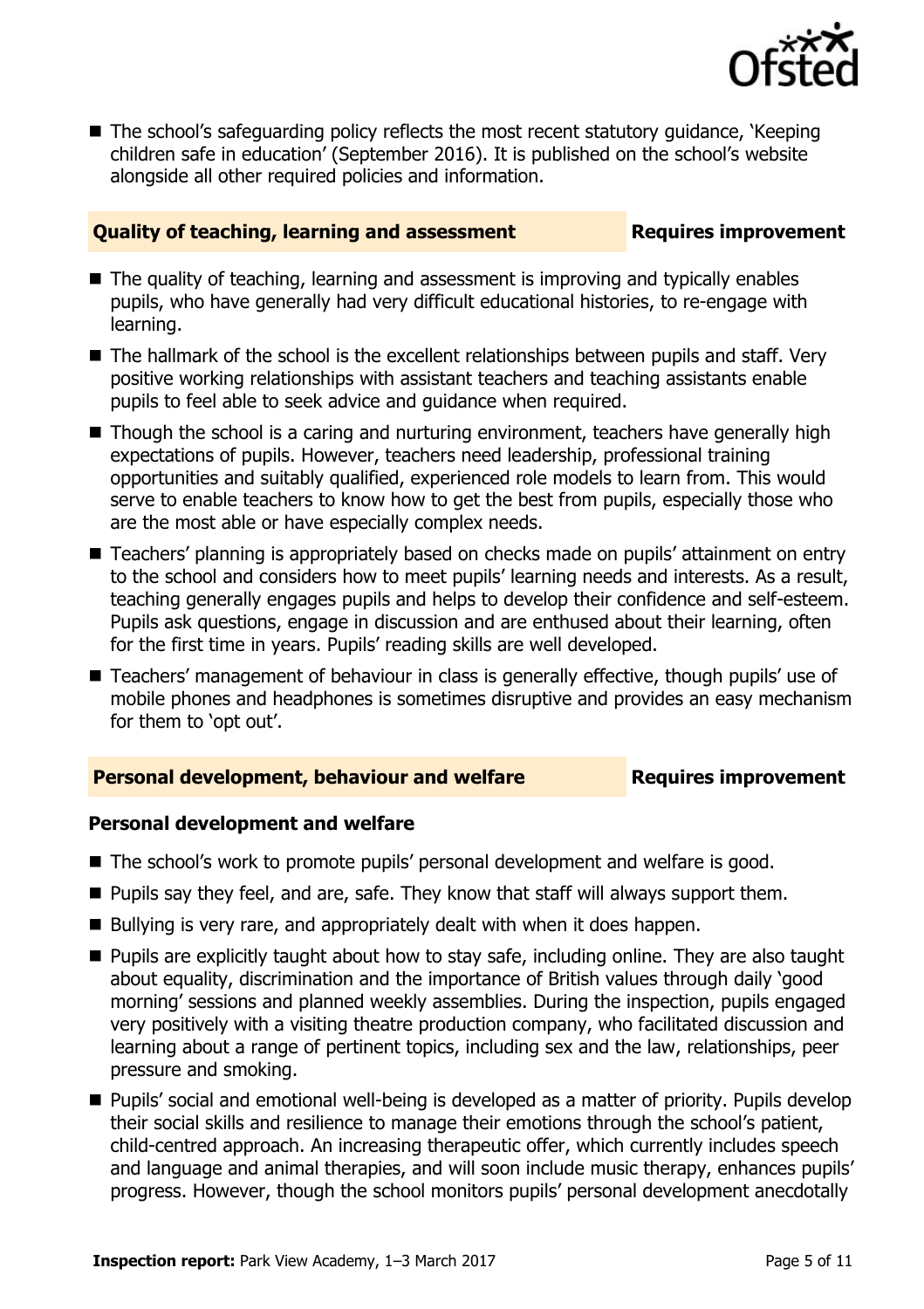

and in case studies, leaders are rightly planning to implement a new system to accurately record all pupils' progress in relation to their social, emotional and behavioural development.

### **Behaviour**

- The behaviour of pupils requires improvement.
- Though expectations have risen over the past year, they need to be raised further. The inspector was told that, historically, the school felt like more of a 'youth club'. While this is no longer the case, leaders acknowledge that to usefully prepare pupils for their next steps, expectations around dress code, the wearing of jewellery and the use of mobile phones, headphones and the playing of inappropriate music need to become more robust.
- Incidents of challenging behaviour are dealt with safely and effectively. Leaders record and review these incidents carefully. As a result, the team discuss pupils' specific triggers and tailor provision accordingly.
- Attendance and punctuality is good overall. Most pupils attend very well, which is a significant success as many of the pupils arrive at the school with histories of school refusal or significant periods of time out of school. Where pupils' attendance is low and not improving quickly enough, as is the case for a significant proportion of the oldest pupils and students, the school does all it can with the pupil, parents and external agencies to support improvement.

### **Outcomes for pupils Requires improvement**

- **Pupils typically arrive at the school with significant gaps in their education as a result of** their complex needs and previous placement breakdowns. Many have previously refused to attend school or have attended a number of different settings before their placement at Park View Academy. Pupils also often join and leave the school at different times of the year. Despite this, the inspection found evidence that pupils make progress in a range of areas, especially in their social skills and in English and mathematics.
- On entry, each pupil's attainment in the core skills is checked to confirm their starting points. However, the progress pupils make from their different starting points in all areas of learning is unclear because there is no consistent system in place to identify this. The school is therefore unable to provide consistent, accurate information about pupils' outcomes.
- The school's curriculum provides pupils with opportunities to work towards functional skills qualifications and work-related courses designed to meet their needs and interests. Pupils are successful in completing a range of accredited courses in, for example, English, mathematics, computing, cooking, life skills, music technology, animal care, science and motor mechanics. As a result, the majority are being well prepared for the next stage of their education or training. However, the most able pupils say they need to be challenged further, with work and courses that make them learn more and think harder.
- All pupils evidently make significant progress socially, emotionally and personally. Leaders are now in the process of implementing a system to track and evaluate this progress formally.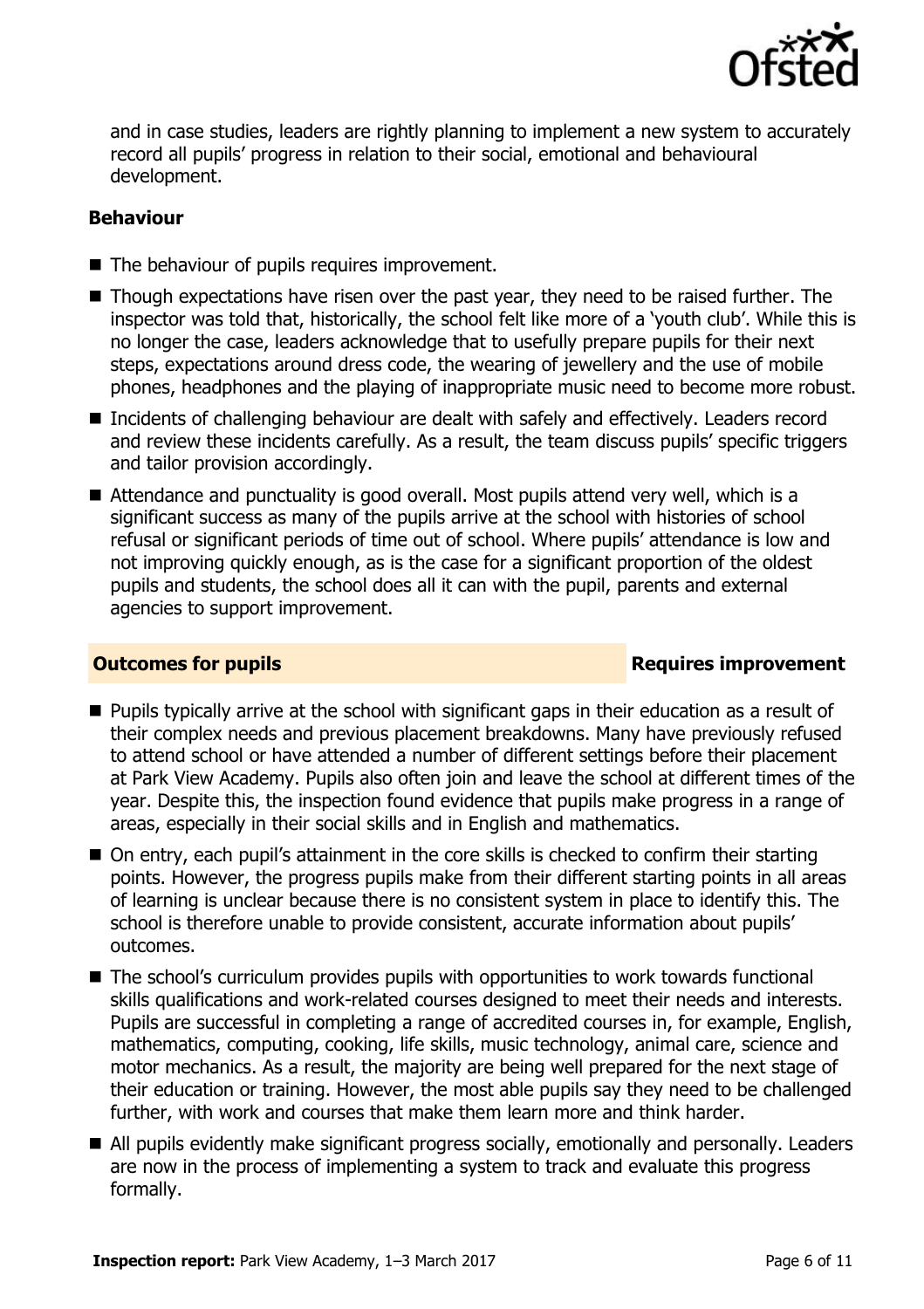

■ The overwhelming majority of pupils and students who leave the school proceed to further education, employment or an apprenticeship.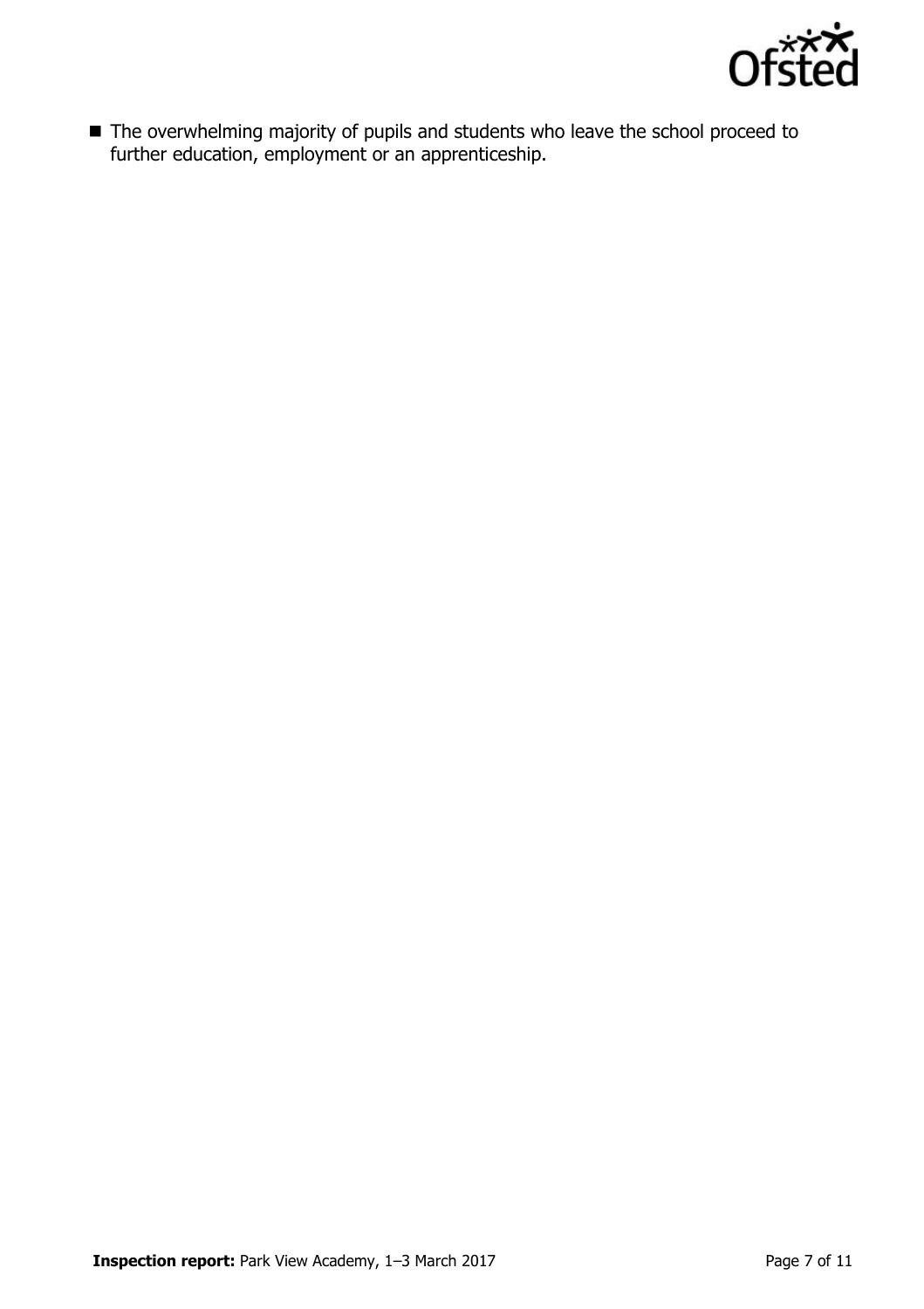

# **School details**

| Unique reference number | 138386   |
|-------------------------|----------|
| DfE registration number | 303/6000 |
| Inspection number       | 10012787 |

This inspection was carried out under section 109(1) and (2) of the Education and Skills Act 2008, the purpose of which is to advise the Secretary of State for Education about the school's suitability for continued registration as an independent school.

| Type of school                      | Other independent special school |
|-------------------------------------|----------------------------------|
| School category                     | Independent school               |
| Age range of pupils                 | 7 to 19                          |
| <b>Gender of pupils</b>             | Mixed                            |
| Number of pupils on the school roll | 25                               |
| Number of part-time pupils          | 0                                |
| Proprietor                          | Philip Hoppenbrouwers            |
| Chair                               | Ray Waring                       |
| <b>Acting headteacher</b>           | Jenny Coates                     |
| Annual fees (day pupils)            | £35,000 to £36,700               |
| Telephone number                    | 020 3137 3630                    |
| Website                             | www.alpschools.org               |
| <b>Email address</b>                | info@alpschools.org              |
| Date of previous inspection         | 5-7 June 2013                    |

### **Information about this school**

- Park View Academy is one of three schools in the ALP group. It caters for pupils who have a statement of special educational needs or an education, health and care plan related to their autism spectrum condition and/or social, emotional and mental health difficulties.
- While the school aims to meet the needs of pupils on a temporary basis as an alternative provision, many pupils remain at the school for the long term. All pupils are placed and funded by a range of local authorities. The majority of pupils access support from child and adolescent mental health services (CAMHS).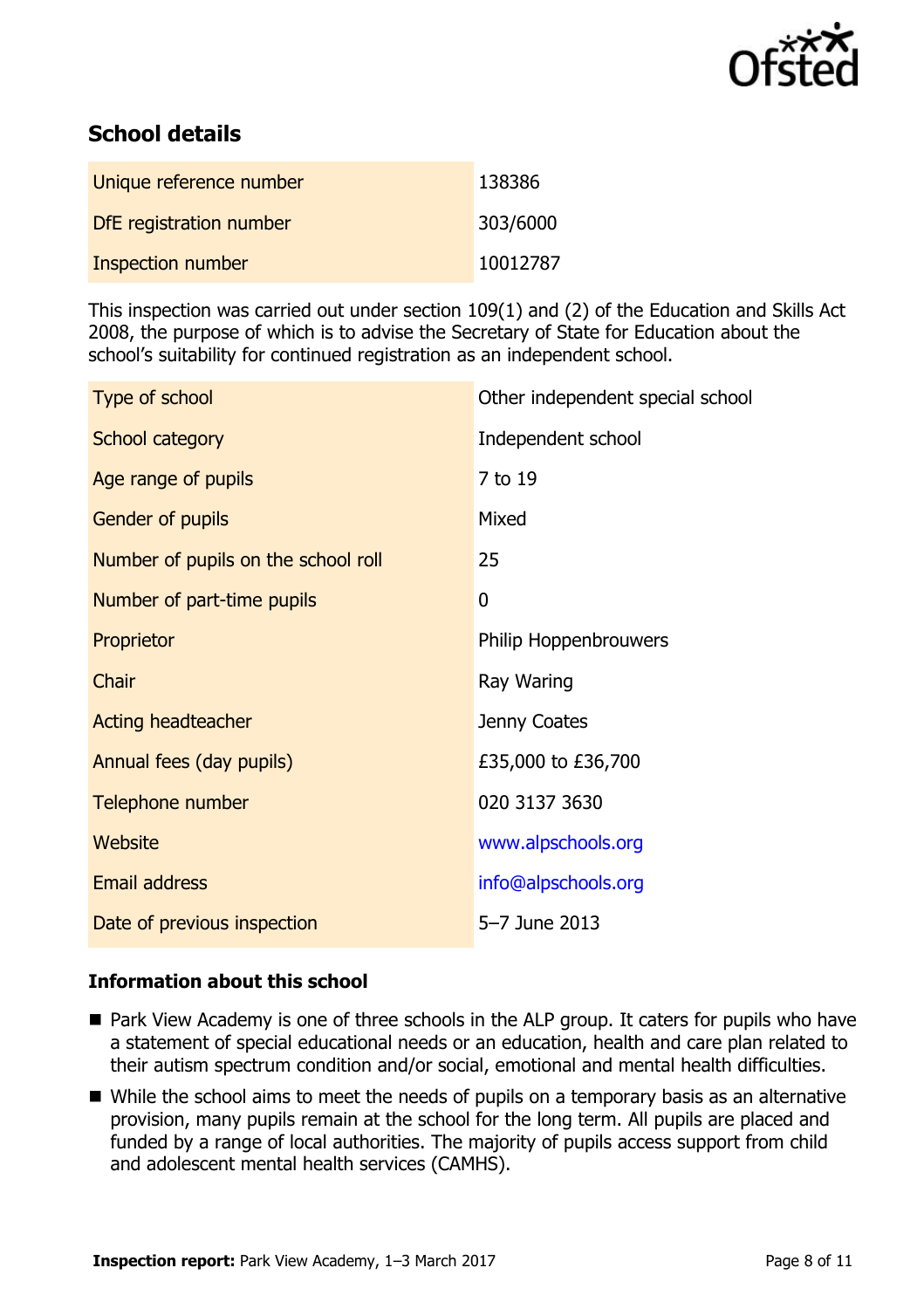

- **Pupils on roll at the time of the inspection were aged between 11 and 19. The school** does not operate separate sixth form provision.
- This is the school's second full standard inspection. Its last full standard inspection was in June 2013, when its overall effectiveness was judged to be inadequate. Following this, the school was subject to three progress monitoring inspections, the latest of which was in May 2015, when the previously unmet independent school standards were judged to be met.
- Some pupils access alternative provision as follows:
	- cooking and motor mechanics courses at Archway, Thamesmead, London SE2 9BS
	- hair and beauty and construction courses at Bexley College, Kent DA17 6JG
	- animal therapy at Animal Days Out, Welling DA16 3AD.
- Additional off-site sports and enrichment activities are made available to pupils as follows:
	- sports activities and physical education at Crook Log Leisure Centre, Bexleyheath DA7 4HH
	- swimming and sports activities at Allhallows Leisure Park, Rochester ME3 9QD.
- The school's website meets all the requirements of the independent school standards.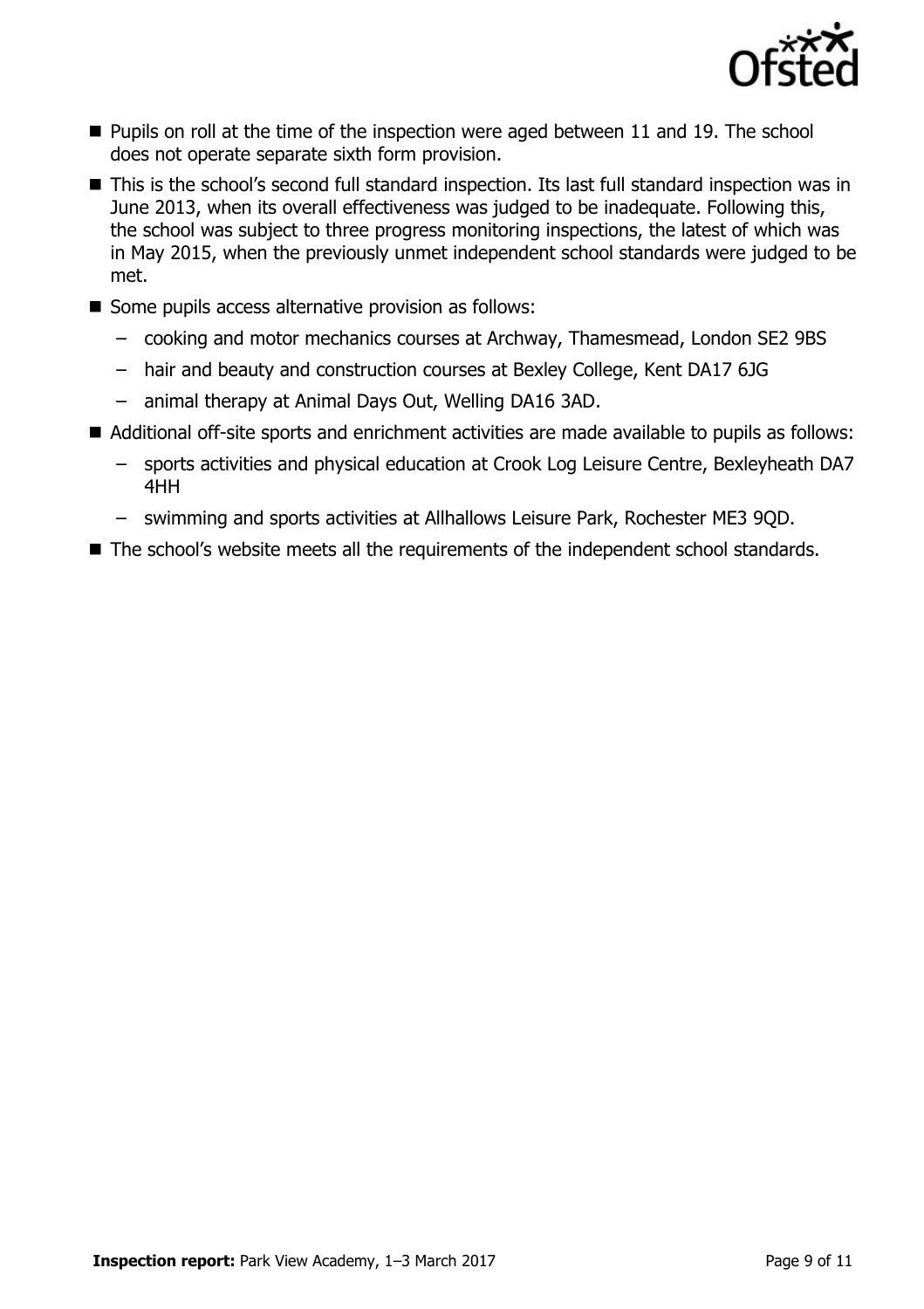

# **Information about this inspection**

- This full standard inspection took place with one day's notice.
- The inspector jointly observed learning in all classes with the acting headteacher. He also heard pupils read, met with several pupils, observed an assembly and spoke with staff and pupils informally throughout the inspection. He also observed pupils engage in a theatre visit to their school.
- The inspector jointly scrutinised the school's information about pupils' progress and their attendance and behaviour.
- The inspector had several meetings with a wide range of staff including the managing director, acting headteacher, designated safeguarding lead and those with teaching responsibilities.
- The inspector considered nine questionnaires completed by staff.
- The inspector spoke with a representative of a placing local authority.
- The inspector reviewed a wide range of documentation, including school policies, logs, evidence of staff training and information related to safeguarding and health and safety. He also spoke with the local authority's designated officer (LADO) and met with the school's 'safer schools' police officer.
- There were very few contributions to Ofsted's online questionnaire, Parent View. However, the inspector also took account of parents' views by considering the school's most recent internal survey. He also met with four parents.
- The inspector also toured the premises and considered additional information and evidence in relation to the independent school standards.

### **Inspection team**

**James Waite, lead inspector Constanting Constanting Constanting Constanting Constanting Constanting Constanting Constanting Constanting Constanting Constanting Constanting Constanting Constanting Constanting Constanting**